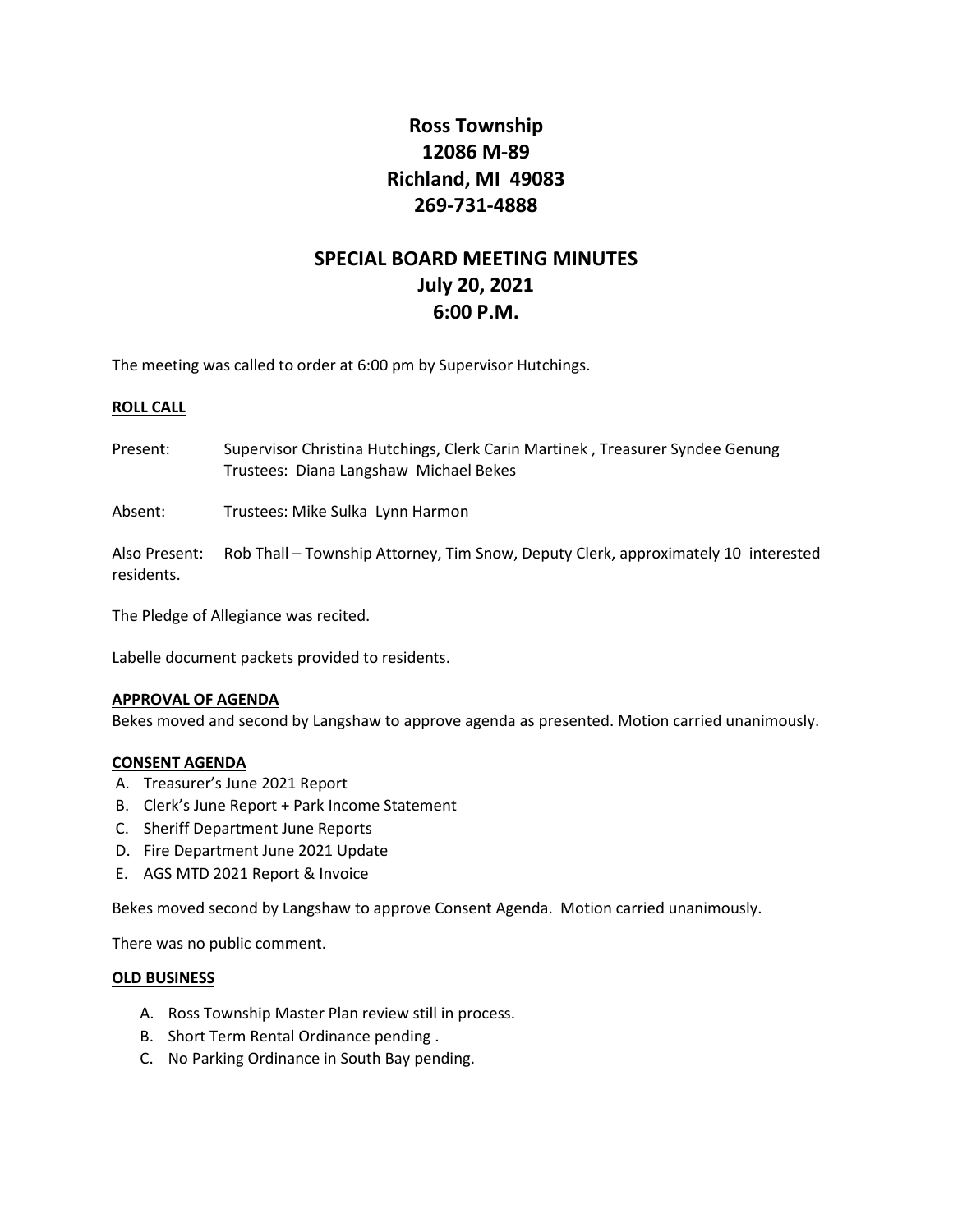## **NEW BUSINESS**

- A. Planning Commission recommendations to include Contingencies on Large Projects-pending.
- B. LaBelle Terrace Road Improvement Project

Supervisor opened public hearing the Labelle Terrace Road Improvement project at 6:03pm.

Public Comment: Martin Ranley, 900 Labelle stated he was in favor of approval of assessment.

No other comments. Closed at 6:05pm

Attorney Thall stated that there is \$4,000.00 contingency fund built in to assessment budget. If this \$4,000.00 is unused at the completion of project he suggests the funds be returned to assessed taxpayers.

Attorney Thall recommended to pass Labelle Terrace resolution and Budget with the understanding that any remaining funds be refunded to taxpayers.

Bekes moved, seconded by Martinek to approve the Resolution Creating a Special Assessment District , approving improvement project plans and cost of estimates, and scheduling public hearing on Proposed Special Assessment Roll for August 17, 2021. In addition, the text of the resolution is attached to minutes.

On a roll call vote, the following voted "aye": Hutchings, Martinek, Genung, Langshaw and Bekes.

The following voted "nay": None

The following were absent: Sulka and Harmen

The resolution was declared adopted.

C. Timothy A. Snow Contract for Clerk future training.

Langshaw moved second by Bekes to approve a contract with Timothy A. Snow to provide training of Clerk and Deputy Clerk. Motion passed unanimously.

D. Security Enhancements to Ross Township Offices.

Supervisor Hutchings noted security cameras, panic buttons as well as other security systems and technology are common withing Township buildings however our building has none of the above.

Bekes moved and seconded by Langshaw to approve enhancements of security with a limit of \$30,000.00 and to allow Supervisor Hutchings to authorize enhancements. Motion passed unanimously.